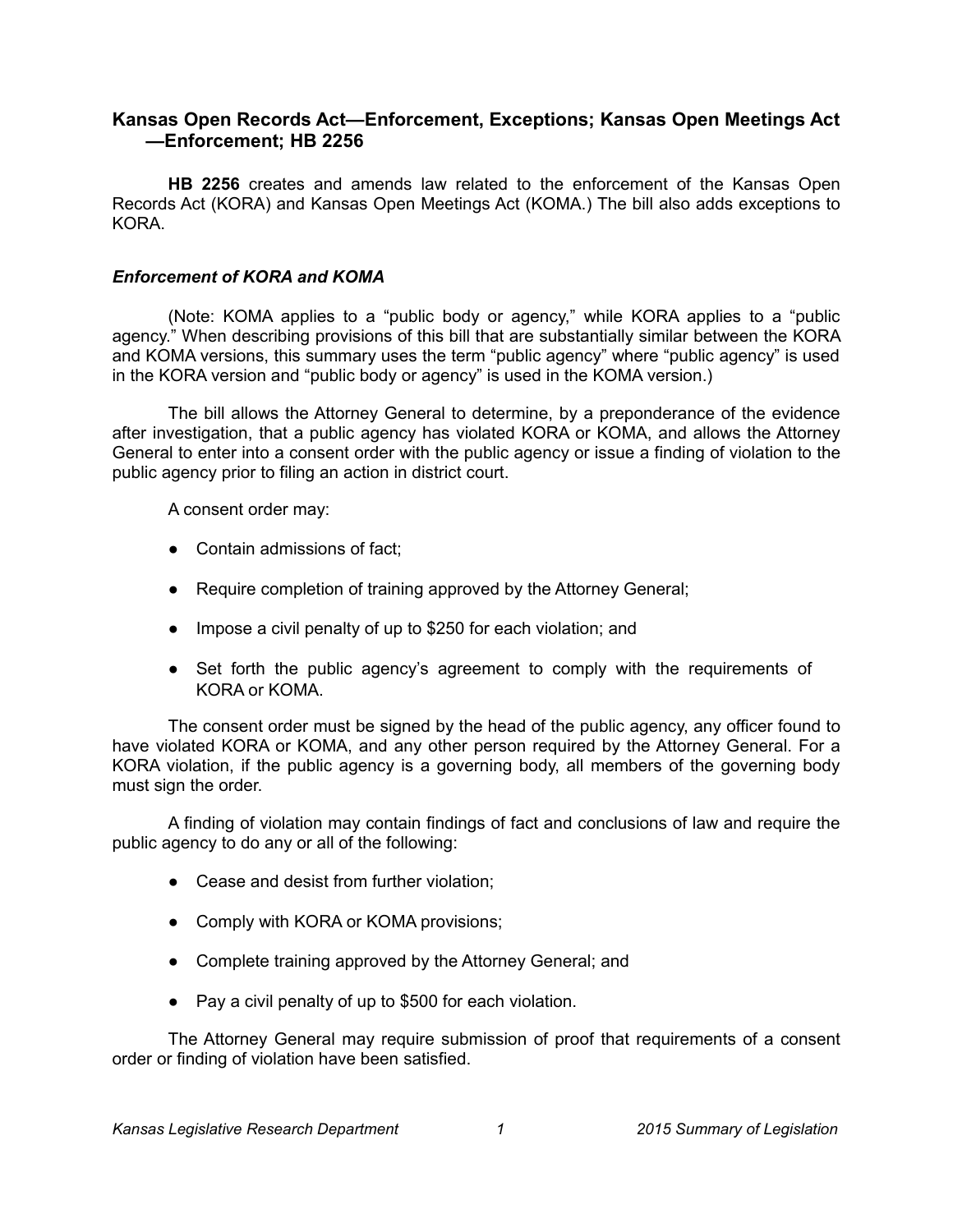The Attorney General may apply to the district court to enforce a consent order or finding of violation, after making a demand to the public agency to comply and giving the public agency a reasonable opportunity to cure the violation. Such enforcement action may be filed in the district court of the county where the consent order or finding of violation is issued or is effective, and district courts are given jurisdiction over such enforcement actions. In an action involving KORA, the court is allowed to view the records in controversy *in camera* before reaching a decision. If the court finds the Attorney General did not abuse the Attorney General's discretion in entering into the consent order or issuing the finding of violation, the court shall enter an order:

- Enjoining the public agency to comply with the consent order or finding of violation;
- Imposing a civil penalty not less than the amount ordered by the Attorney General and not more than \$500 for each violation;
- Requiring the public agency to pay the Attorney General's court costs and costs incurred in investigating the violation; and
- Providing any other remedy authorized by KORA or KOMA that the court deems appropriate.

If the court finds a violation, it may require the public agency to pay the Attorney General's reasonable attorney fees. Payment of such fees is required if the violation was not made in good faith and was without a reasonable basis in fact or law.

The bill provides specific requirements for service of a finding of violation on a public agency and requires the Attorney General to maintain and make available for public inspection all consent orders and findings of violation.

In lieu of filing an action in district court to enforce KORA or KOMA, the bill allows the Attorney General or a county or district attorney to accept a consent judgment with respect to any act or practice violating KORA or KOMA. A consent judgment must be approved by the district court and an entry of judgment must be made. After approval, any breach of the conditions of the consent judgment will be treated as a violation of a court order and subject to the penalties for such violations. A consent judgment may contain any remedy available to the district court except for an award of reasonable expenses, investigation costs, or attorney fees. For a KORA violation, the consent judgment may include a stipulation regarding the production of the requested records, subject to any permissible redactions as described in the consent judgment.

Any KORA or KOMA complaint submitted to the Attorney General must be on a form prescribed by the Attorney General setting forth the facts the complaining party believes show a violation. The complaining party must attest to the facts under penalty of perjury.

The bill creates, in the State Treasury, the Attorney General's Open Government Fund (Fund) to be used to carry out the provisions and purposes of KORA and KOMA. All civil penalties, expenses, costs, and attorney fees awarded in an action brought by the Attorney General pursuant to KORA or KOMA, or pursuant to a consent order or finding of violation under the provisions of the bill, will be credited to the Fund. The bill redirects from the State General Fund to the Fund civil penalties recovered by the Attorney General under KORA and KOMA.